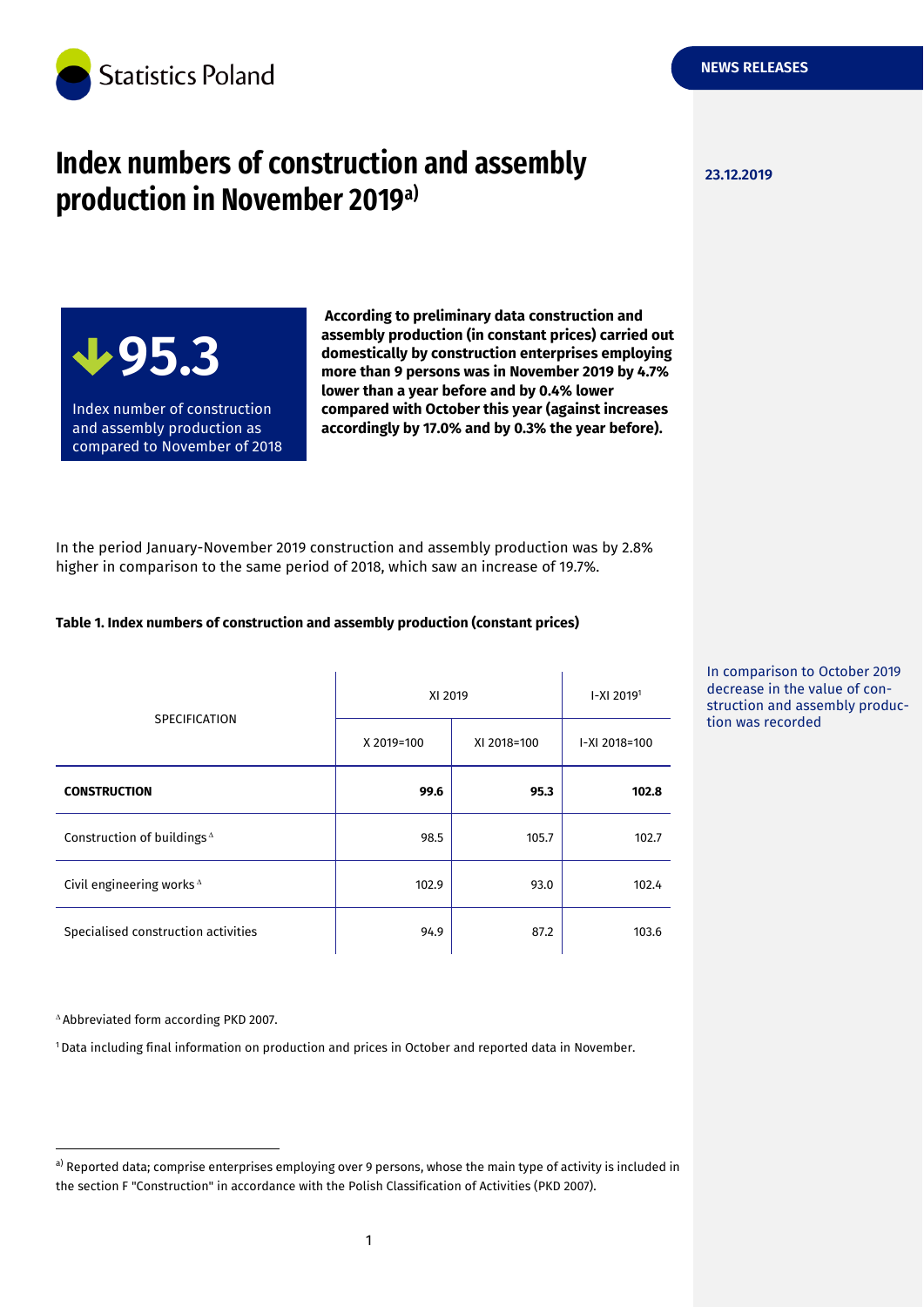In comparison to November 2018 an increase in the value of construction and assembly production was recorded in entities dealing mainly with construction of buildings (5.7%). While the value of construction and assembly was lower in entities whose basic type of activity were civil engineering works (7.0%) and performing specialised construction activities (12.8%).

Compared with October 2019, increases (2.9%) in the value of works carried out were noted in entities whose basic type of activity were civil engineering works. Decreases have noticed in the other two divisions of construction, i.e. in entities whose basic type of activity was construction of buildings by 1.5% and in entities performing specialised construction activities by 5.1%.

In the period January-November 2019 the highest increase in the value of construction and assembly production (3.6%) was recorded in entities performing specialised construction activities. Increases were also noted in entities dealing mainly with construction of buildings (2.7%) and whose basic type of activity were civil engineering works (2.4%).

Value of construction and assembly production including investment works in November 2019 was by 1.4% lower than in the corresponding period of 2018 (against an increase by 10.9% the year before), whereas works with a restoration character decreased by 9.7% (against an increase by 27.5% the year before).

In the period January-November 2019 an increase in the value of investment works was by 3.5% higher than in the corresponding period of 2018 and works with a restoration character - by 1.7% (against corresponding increases by 17.2% and 23.9% in 2018).

# 120,0 140,0 160,0 180,0

## **Chart 1. Index numbers of construction and assembly production (constant prices)** - **average monthly base 2015=100<sup>²</sup>**

<sup>²</sup> Reported data for November 2019.

40,0

60,0

80,0

100,0

Index number of construction and assembly production in November 2019 (in constant prices) compared to the average monthly value of 2015 was 138.6.

I II III IV V VI VII VIII IX X XI XII

 $-$ 2015  $-$ 2016  $-$ 0 $-$ 2017  $-$ 0 $-$ 2018  $-$ 0 $-$ 2019

After eliminating the seasonal factors, construction and assembly production reached the level by 1.0% higher than in November 2018 and by 3.0% higher in comparison to October 2019.

2

In November this year in comparison to November 2018 an increase in the value of construction and assembly production was noted among entities dealing mainly with construction of buildings

Value of investment works in the first eleven months of 2019 increased by 3.5% y/y